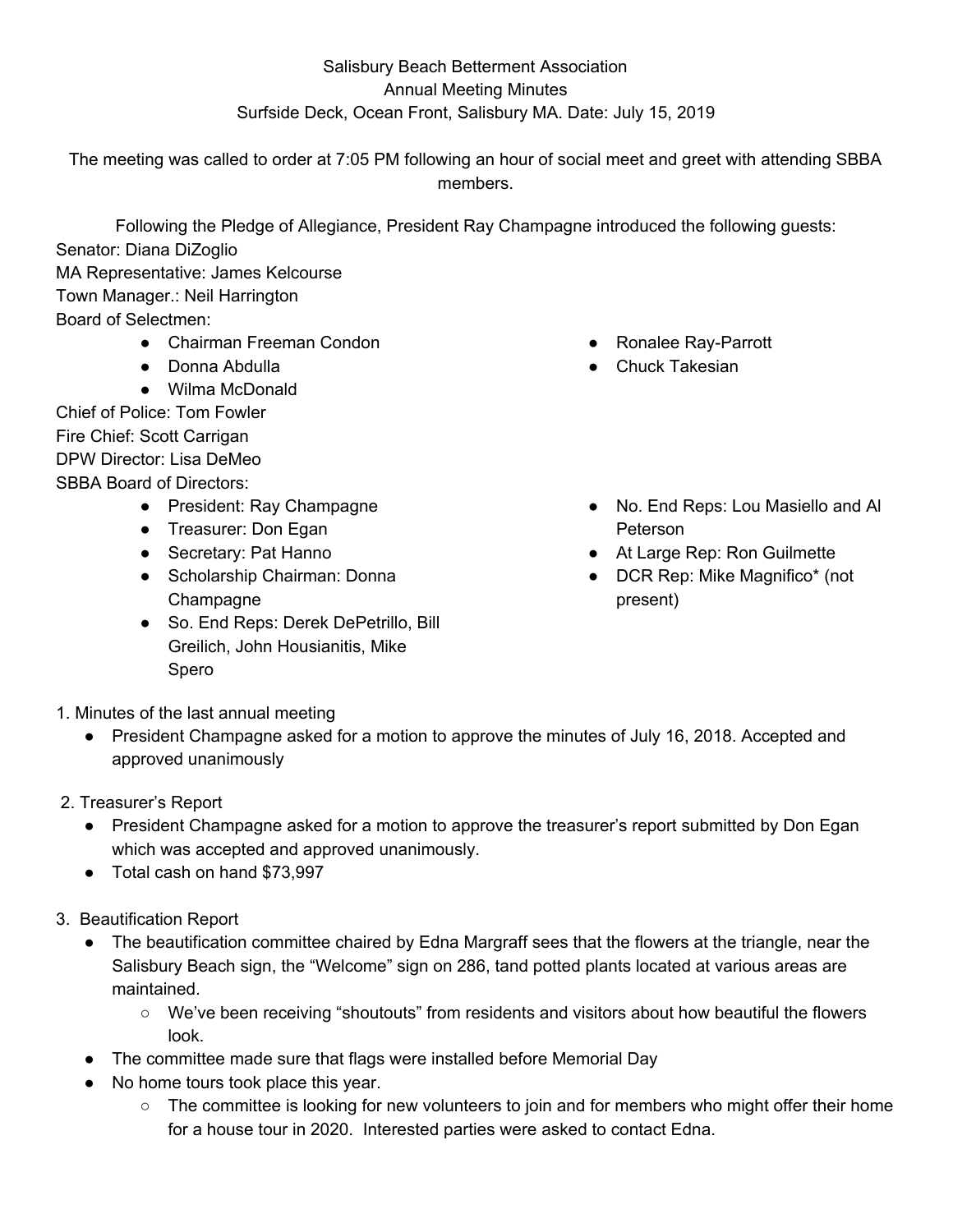- 4. Scholarship Report
	- Donna Champagne reported that \$6,374 was raised from this year's fundraiser Joey Voices that was held in June. This will help with the 13 scholarships in the amount of \$400 each that were presented at this year's annual meeting.
		- Motion made, seconded, and approved unanimously
	- Awards were handed out by Donna and Jane Keenan
- 5. Featured Guest Speakers
	- Keynote speaker, Senator Diana DiZoglio's key notes:
		- Many concerned parties are aware of, and working toward solutions for the spillage of sewage into the Merrimack River.
		- $\circ$  She and other legislators are hoping to pass a Bill that would create a "notification system" alerting affected communities of how serious the spillage is in their area.
		- \$100,000 has been secured to pilot a program such as the flagging system (being used elsewhere) along with an app on your phone and a website to forewarn communities about raw sewage spills.
		- The Senator has passed through the Senate budget \$50,000 to form the Merrimack District Commission to look at short and long term solutions to keep the Merrimack River clean.
		- Still waiting on the conference committees to conclude their reports to get a vote which then, hopefully, will move things along.
		- Senator DiZoglio has gotten involved with the SBBA in dealing with the accountability and transparency of the DCR's Preservation Trust Fund. She has arranged for a meeting with Commissioner Roy to come to Salisbury on Sept. 6, 2019 to meet with the SBBA and town officials to address concerns with the allocation of funds for the Trust.
		- Finally, the cost of purchasing a dredger for local beach communities to share would be excessively high (as much as 3x higher than was expected). It will be a fraction of the cost compared to the 30 year contract that is in place now. The report that this is based on is public record and will be forwarded to SBBA.
	- Representative James Kelcourse
		- $\circ$  He spoke first due to the Senator's late arrival and very briefly touched upon all of the same topics, allowing her to go into more detail. The Rep. thanked and applauded the SBBA and Salisbury as a whole for keeping our elected officials on target with issues of concern to our community. He encouraged us to continue reaching out to their offices and other State and Federal Agencies.
	- **Town Manager Neil Harrington** 
		- He spoke of the positive things happening in salisbury
			- Parking issues being worked on with an increase in Kiosks and signage.
			- Over \$200k has already been collected from fees and parking stickers.
			- Looking to get a \$400k grant to upgrade Driftway parking and sidewalks.
			- At the Town Meeting a loan was approved to alleviate the flooding that has plagued Liberty St. for 20 years.
			- Still working with architects on a design for a Visitor Center and new restrooms. We need to acquire some additional space. The goal is to secure a bond to help with cost.
			- DEP needs to help with ideas regarding construction on a Barrier Beach.
			- Beach center continues to be improved with the help of business owners and advisory groups.
			- Still working with DOT to improve N.E. Blvd. Three plans are being reviewed. Stay tuned.